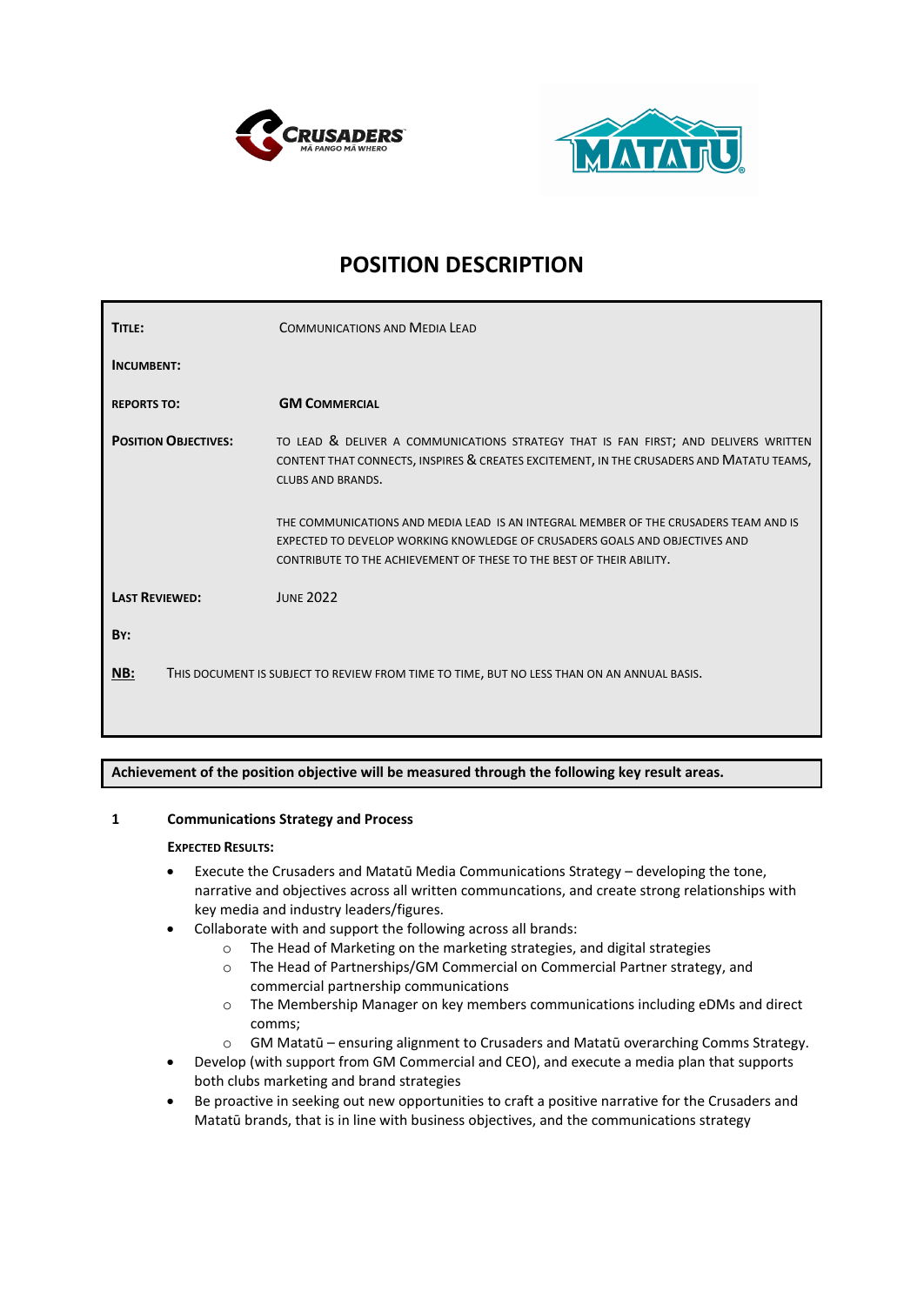## **2 Written Content Management and Delivery**

#### **EXPECTED RESULTS:**

- Develop and deliver communication and written content that is fan first to the people that count
- Support and provide content for communications with our members, single ticket purchasers, commercial partners, Board Members, Provincial Unions, Staff and customers.
- Support communications around the Crusaders International Academy, Crusaders Academy, Junior & development Crusaders & others from time to time.
- In collaboration with the C&M team lead written content planning and ideation.
- Measurement of communications efficacy and results to drive improved content and delivery across Crusaders and Matatū using the various sotware tools ands media

#### **3 Business Media Planning & Management**

#### **EXPECTED RESULTS:**

• Assist the Crusaders and Matatū crisis media management with leadership from the CEO and third parties as required.

## **4 Team Media Planning & Management**

#### **EXPECTED RESULTS:**

- Be the lead contact with SKY TV on all matters relating to the game-day broadcast of Super Rugby
- Manage all media on a weekly basis relating to teams and be proactive and innovative in how media are managed and what content is captured.
	- o Creating a schedule of weekly media opportunities during the season
	- o Managing all media requests and preparing players and coaches during the season
	- o Managing all match day media requirements; including build up activity, actual match coverage and post-match interviews etc.
- Assist with general media management for Crusaders and Matatu and support learning and education across the teams

# **5 Health and Safety**

#### **EXPECTED RESULTS:**

- Complies with the health and safety systems and emergency procedures in place throughout the business.
- Encourages staff participation in the business's health and safety system.
- Demonstrates a commitment to continuous health and safety improvement.
- Promptly and accurately reports all hazards, accidents and incidents.
- Attends health and safety update training sessions as required.

#### **6 Undertake any other duties as directed or required at any given time.**

#### **EXPECTED RESULTS:**

- Such duties are carried out in a timely, professional, accurate manner.
- Participates in training and development related to the position as required.
- Actively participates in the annual performance review process.

#### **KEY AREAS OF AUTHORITY**

**Budget:** Spending authority in line with delegated limits.